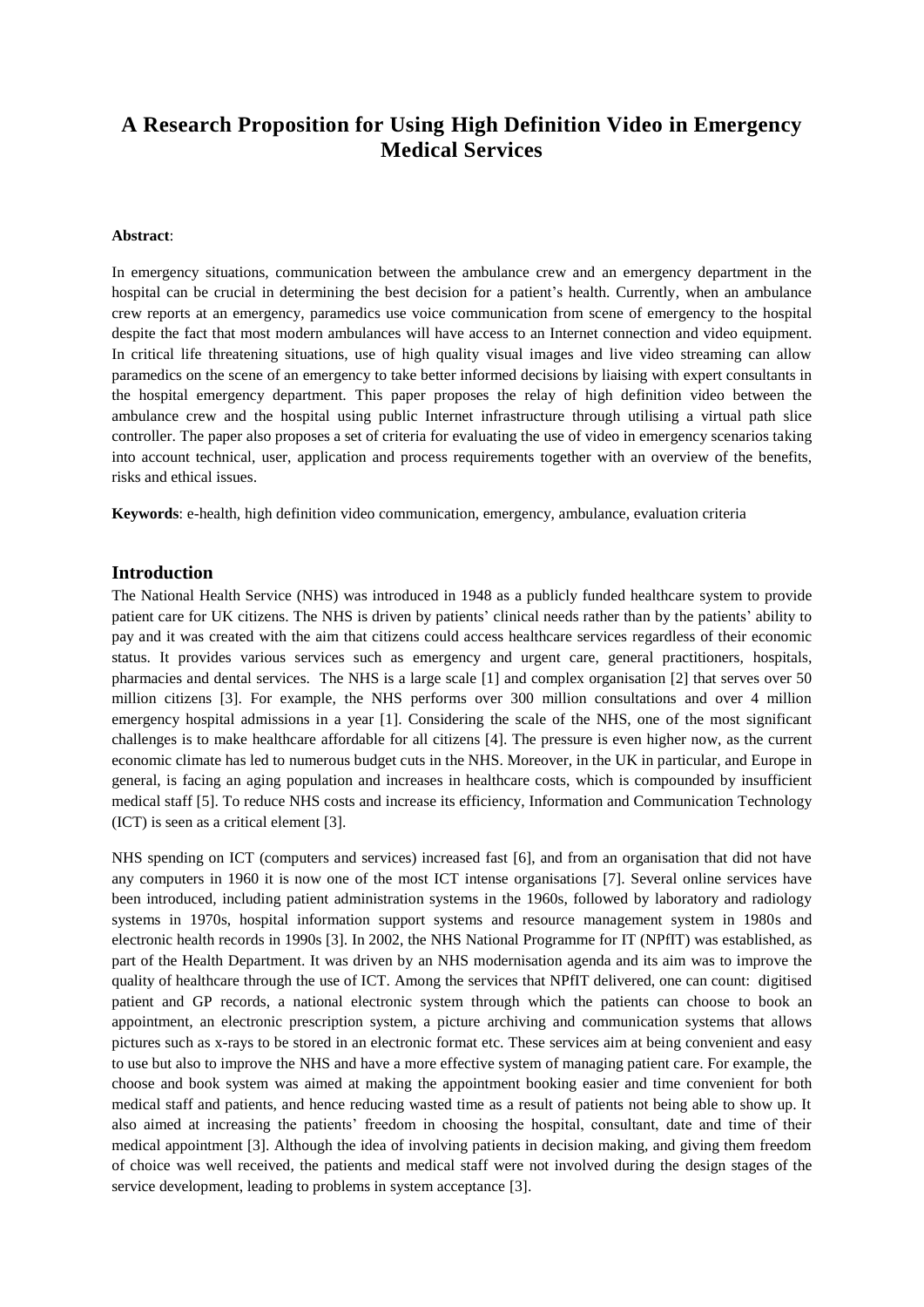Review of modernisation in the NHS suggests that although some of the proposed services have been successful, the introduction of ICT through the NPfIT programme did not happen without challenges. The programme has been criticised by scholars and medical staff alike for failure to deliver promised benefits [\[1\].](#page-8-0) Moreover, from a patient care perspective, the NHS is criticised for having long patient waiting lists, and an acute shortage of staff [\[8\].](#page-8-7) The current economic climate puts further strains on NHS as the government seeks to reduce the resources allocated to healthcare [\[9\].](#page-8-8) This may also have an effect on the quality of health care provided to patients. In this paper, we argue that in a climate of economic and resource constraints it is still possible to improve the services offered by the emergency medical services in a cost effective manner. This is, through the use of public Internet infrastructure to transmit high definition video between the ambulance paramedics who call at the scene of an emergency and the consultation point (usually a hospital). As currently the communication between the ambulance and the hospital is done through a radio or mobile voice call [\[10\],](#page-8-9) adding video could allow the consultation point to have a better view of the emergency situation, hence facilitating a more informed decision regarding the patient condition [\[47\].](#page-10-0) This can lead to the appropriate intervention for the patient which may increase his/her chances of recovery and possible cost savings for the NHS (i.e. reducing the time the patient needs to be hospitalised) [\[49\]\[50\]](#page-10-1)[\[33\].](#page-9-0) In this context, this paper discusses the potential of using high definition video between emergency scenes or an ambulance and the consultation point.

In order to examine the above, the paper is structured as follow. The next section discusses the use of ICT in NHS services. This is followed by describing how high definition video-to-video communication can be used in emergency scenarios. A framework for evaluating the usage of high definition video in emergency services is presented next. Afterwards, this article discusses the benefits, risks, and ethical issues that rise from the use of video in emergency scenarios. Finally, the paper summarises the key arguments presented in the study and points towards future research.

### **Background**

In the last few years, electronic healthcare (or e-Health) has been increasingly used as an integral part of both national and international policies to facilitate improved healthcare access and to increase the efficiency, effectiveness and quality of healthcare services as well as a means to reduce costs [\[13\]\[14\]](#page-8-10)[\[15\]\[16\].](#page-8-11) e-Health, is defined by the World Health Organisation as "the combined use of electronic communication and information technology in the health sector" [\[11\].](#page-8-12) E-Health is seen as a means "to provide better citizen-centred care, as well as lowering the costs and supporting interoperability across national boundaries, facilitating patient mobility and safety" [\[12\].](#page-8-13) E-Health adoption is important especially in the current economic climate, where there is immense pressure to reduce costs and transform healthcare. In this context, ICT is having a major role in achieving these aims [\[9\]\[17\].](#page-8-8) Several e-Health applications such as Electronic Health Records (EHRs) [\[18\]\[19\],](#page-8-14) picture archiving and communication system [\[20\],](#page-8-15) tele-medicine [\[20\],](#page-8-15) have been used in healthcare with the aim of improving medical staff decision making, increasing the quality of services offered to patients [\[21\]](#page-8-16) and improving the access to information [\[22\].](#page-8-17)

In the UK, NPfIT is the main programme under which ICT was introduced in the NHS. The aim of the programme is to deliver the following e-Health services: (1) NHS care records service, (2) electronic appointment booking, (3) picture archiving and communications system (PACs), (4) electronic transmission of prescription, and (5) IT infrastructure and network. The programme was launched in 2002 and was abolished in 2011 [\[23\].](#page-9-1) Despite the efforts taken to follow best management practices, there were shortcomings in the usage of IT within the NHS [\[24\].](#page-9-2) For example, one of the policies was the introduction of electronic health records for over 50 million citizens [\[18\].](#page-8-14) This proved not to be as successful as expected. Many early adopters were frustrated with the non-transparent way in which the services were implemented. This had as a consequence, a reticence felt by later users to use the system [\[1\].](#page-8-0) Many of the problems experienced with the services offered by NPfIT programmes were mostly felt by the early adopters [\[25\],](#page-9-3) and it could be sensible to see this programme as a learning experience [\[26\].](#page-9-4) Moreover, progress has been made on other services; such as picture archiving and communication systems and the complexities of scaling electronic health record adoption are better understood no[w \[18\]\[27\].](#page-8-14)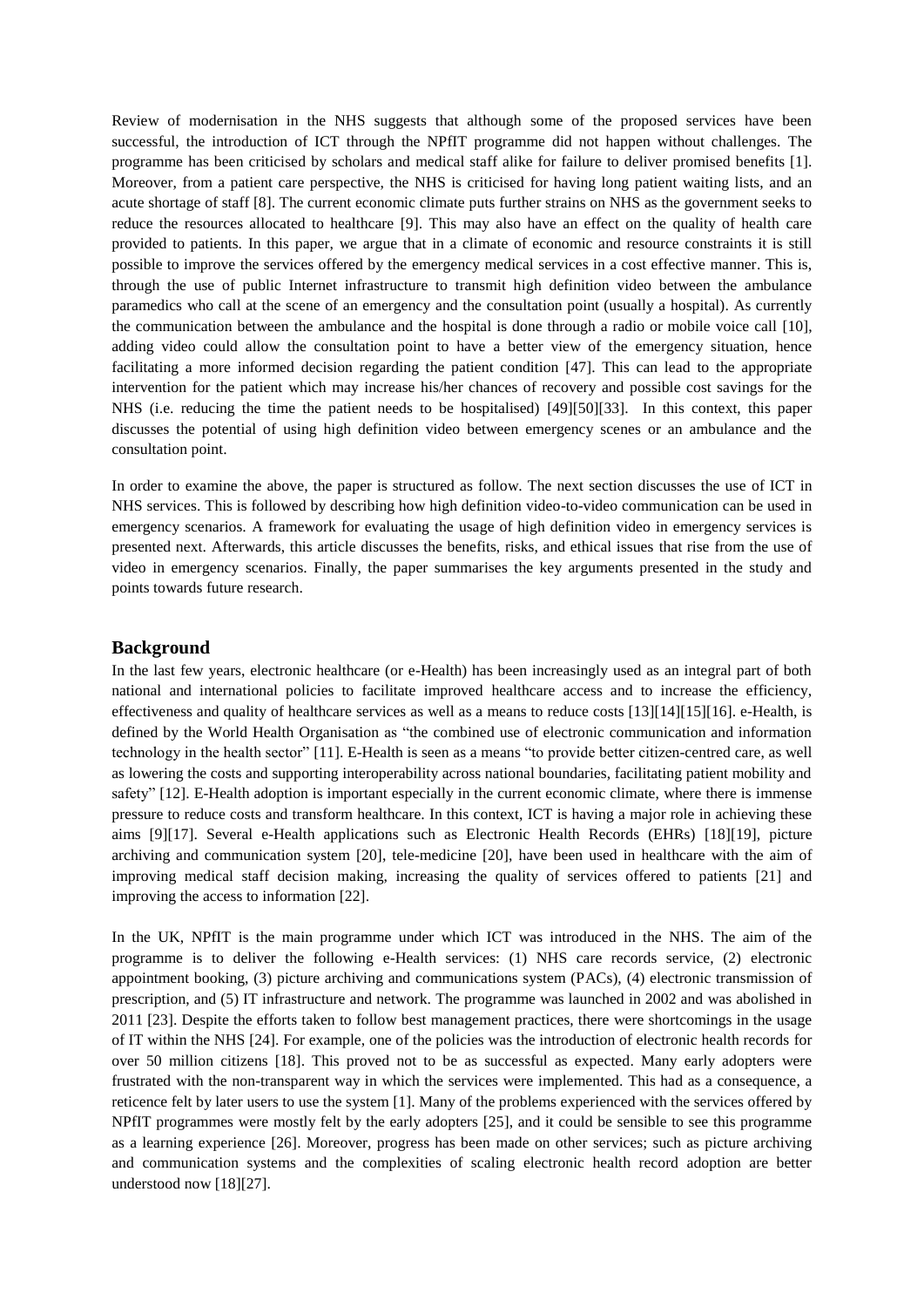Despite the initial challenges, e-Health is changing healthcare use in many countries around the world, including the UK [\[28\].](#page-9-5) Although the NPfIT programme was abolished by the present government in the UK, the consultations performed by the Department of Health in the UK has highlighted concerns regarding the need for integration of ICT across health, followed by the necessity to consult beforehand with healthcare professionals [\[29\].](#page-9-6) The last issue is especially important, as in the NHS, e-Health adoption has been poor for both practitioners and patients with some of the introduced e-services meeting resistance from key stakeholders from the beginning [\[18\].](#page-8-14) For example, patients were not involved in the early stages of decision making and clinicians expressed concerns about patient privacy and were not convinced about the benefits added by the given eservices [18].

Problems with e-Health adoption have been reported also outside the UK [\[30\]\[31\].](#page-9-7) This, despite the fact that e-Health has been shown to provide better data quality, availability, accessibility, connectivity, exchange, and sharing [\[15\]\[16\].](#page-8-11) In USA, it is estimated that with a minimum level of automation, a reduction of 50–80% in life loss could be achieved [\[32\].](#page-9-8) Prior research has identified several challenges with the current use of e-Health with regards to the communication infrastructure [\[33\]\[34\],](#page-9-0) adoption and use of e-Health services [\[15\]\[18\]](#page-8-11) and privacy, security and confidentiality [\[9\],](#page-8-8) the necessity of the system to be user centred [\[35\]](#page-9-9) and the necessity to explore new technology [\[36\].](#page-9-10)

This paper focuses on a particular type of e-health service, the application of video technology for emergency services. Although use of video in health emergency services has been recommended it is an uncommon practice, and communication has been traditionally done through voice call [\[10\]\[33\].](#page-8-9) In emergency services, ehealth has been mostly used in delivering the vital signs and assuring voice communication between the ambulance and hospital [\[33\].](#page-9-0) Several studies have been successful in using mobile devices to transmit patient ECGs between the pre-hospital and the specialist hospital, and have been proven especially beneficial for patients suffering of acute coronary syndrome [\[37\]\[38\]](#page-9-11)[\[39\].](#page-9-12)

Technical problems have also been reported in several of these studies. For example, Adams et al., [\[37\]](#page-9-11) reported failures in ECG transmission for 44% of the cases, whereas a smaller failure rate (14%) is reported by Terkelsen et al., [\[40\].](#page-9-13) When video has been used, Kwak [\[41\]](#page-9-14) reports a failure of 16% and Bergrath et al., [\[33\]](#page-9-0) reports 3% failure in video transmission, highlighting the importance of assuring reliable connectivity between the ambulance and the contact point. In this research, we explore the usage of high definition video between the ambulance paramedic and the consultation point (i.e. the hospital emergency room) over the public infrastructure or Internet. Although video communication between the ambulance crew and the hospital has been previously reported in the literature [\[33\]\[34\]](#page-9-0)[\[44\]\[45\]](#page-10-2) the evaluation of these systems has been observed mostly through simulations [\[33\].](#page-9-0) On top of the failures in delivering high quality video that leads to a total unusable application [\[33\]\[41\]](#page-9-0) previous studies report various problems that appear with video delivery over wireless networks where delays and data loss has led to poor video quality and unusable systems [\[33\]\[34\]](#page-9-0)[\[44\]\[45\].](#page-10-2) For example, if an electrocardiogram (ECG) is to be transmitted, transmission errors due to loss of data could lead to an erroneous ECG and hence misjudgements with regards to the patient state [\[44\].](#page-10-2) This is also the case when a glaucoma diagnosis is necessary; a good picture of the patient eye is necessary so that this is not confusing for the specialist [\[46\].](#page-10-3) This research proposes to address such problems reported in previous cases of video use in the healthcare context through the use of uninterrupted, high definition video over the Internet.

## **Using Video to Video Technology in Emergency Services in the NHS: A Research Proposition**

Although various e-health services already exist within NHS, in this paper we focus on emergency services. In this context, we looked at how high definition video conferencing can be used to improve existing services by providing a richer communication between ambulance doctors and the contact point (usually a specialist doctor from the hospital) and how to alleviate some of the problems faced by video delivery over the current public network infrastructure.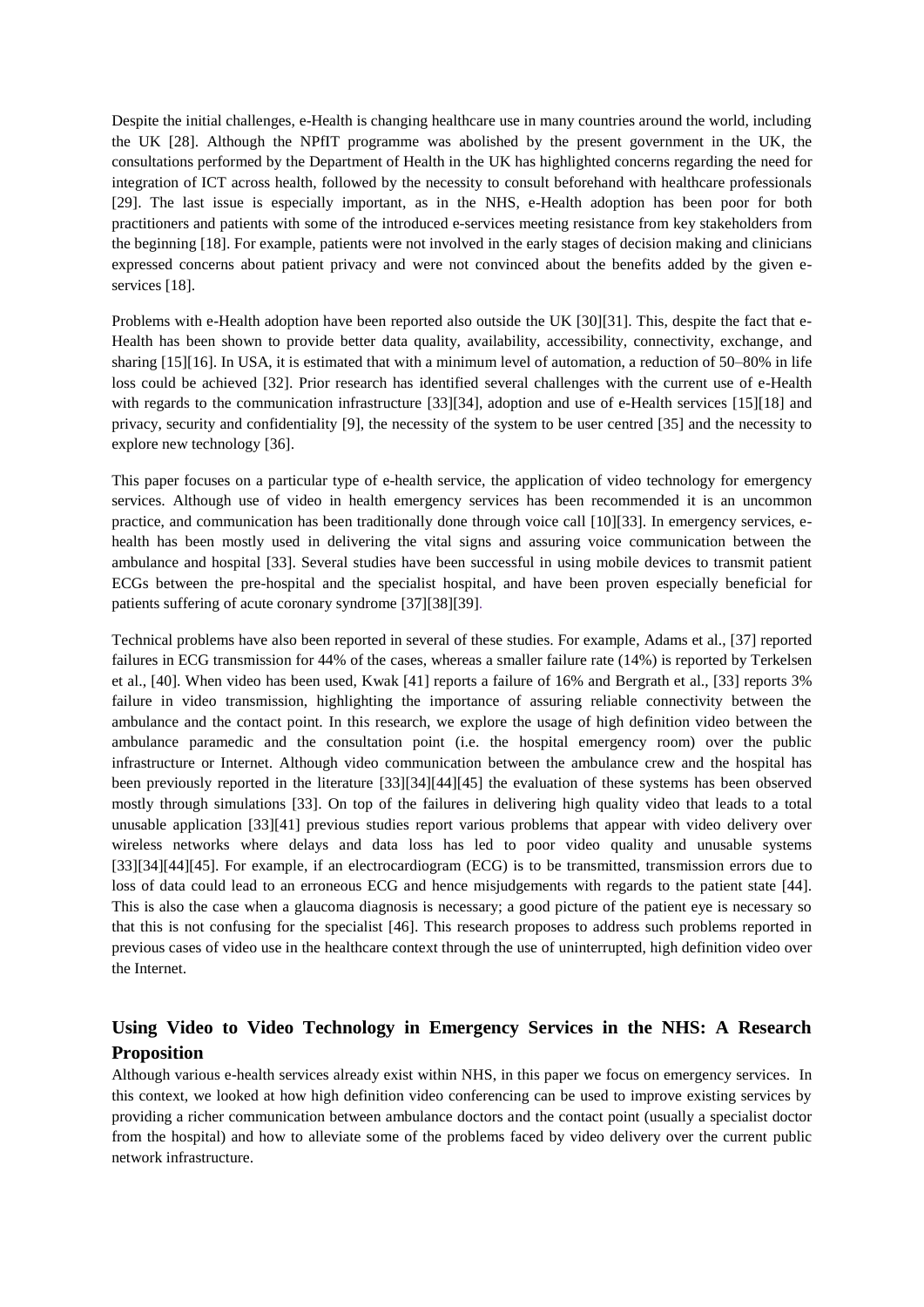Uninterrupted communication between the ambulance crew on the ground and the contact point is necessary when the ambulance crew on the scene needs to communicate to a specialist either asking for advice regarding the patient treatment or to decide the best hospital to which the patient can be sent. Currently this is done through either radio or a mobile phone call [\[10\].](#page-8-9) Although useful, the communication suffers the drawbacks that voice has: the specialist cannot be provided with more information than the information that the ambulance crew is describing. For example, a doctor from the hospital cannot see the patient or the results of the analysis performed in place (i.e. real time biosignals such as ECG, blood pressure, blood glucose) or the patient. Therefore, the view of the situation is limited, and not all information is available to provide an informed decision. In emergency situations having this information can be critical for patient wellbeing. Consequently, having video together with voice between the ambulance and the hospital (Figure 1) will provide the hospital with more information regarding the emergency situation with which the ambulance crew is dealing with. The paramedic could have a camera installed on the ambulance and a mobile camera attached to his equipment to stream live video to the contact point providing a better overview of the situation.



**Figure 1 Video Communication between an Ambulance and Hospital**

Video communication could help both in speeding [\[38\]\[42\]](#page-9-15)[\[40\]](#page-9-13) and providing a more informed decision regarding the patient treatment [\[33\],](#page-9-0) advice given to the ambulance crew on how to treat the patient in case of advanced diagnosis and when immediate treatment is required, and deciding the appropriate delivery of the patient to the adequate treatment unit [\[47\]](#page-10-0) particularly in situations where time is critical such as in myocardial infractions [\[50\].](#page-10-4) For example, in the case of a trauma patient with entrapment it is useful to communicate to the hospital the environment in which the patient is. In this case, the ambulance crew may require specialist advice regarding the optimal treatment and the need for speedy evacuation. It could also facilitate decision making regarding the need for another team to be dispatched at the scene, the appropriate unit in which the patient(s) have to be delivered and the necessary preparation the unit has to make to appropriately respond to the incoming patient(s) [\[47\].](#page-10-0) It could also optimise resources by deciding which patient(s) requires immediate attention and needs to be fast tracked for treatment, but also avoiding delivering to the hospital patients that do not require treatment or could be treated on scene or elsewhere (i.e. in a primary care setting). Another scenario in which video will add value is for the patients for which immediate attention is required, especially when delivering patients to a healthcare unit requires a long time (either due to long distances [\[44\]](#page-10-2) or traffic congestion [\[45\]\)](#page-10-5). This may reduce the possibility of providing the patient care within the "golden hours". The golden hour is defined as "the first crucial hour after injury during which early interventions can significantly lower rates of morbidity and mortality" [\[44\].](#page-10-2) There are also situations in which drugs work only if delivered within a certain interval from when the symptoms appear (e.g. clot-busting drugs).

Previous studies performed on video between an ambulance and hospitals reported various difficulties encountered when delivering video over Internet such as problems with data loss and as a consequence leading to a poor video quality [\[33\]\[34\].](#page-9-0) This research argues that such problems can be alleviated to deliver high definition video on public Internet infrastructure through the use of a Virtual Path Slice (VPS) controller (Figure 2) that can manage bandwidth by avoiding interference from unwanted traffic and therefore assuring that any loss of delivered data and delays are reduced [\[47\]\[42\].](#page-10-0) We posit that the VPS controller can be used on the existing Internet infrastructure and it can lead to improvements in the quality of the video delivery. The ability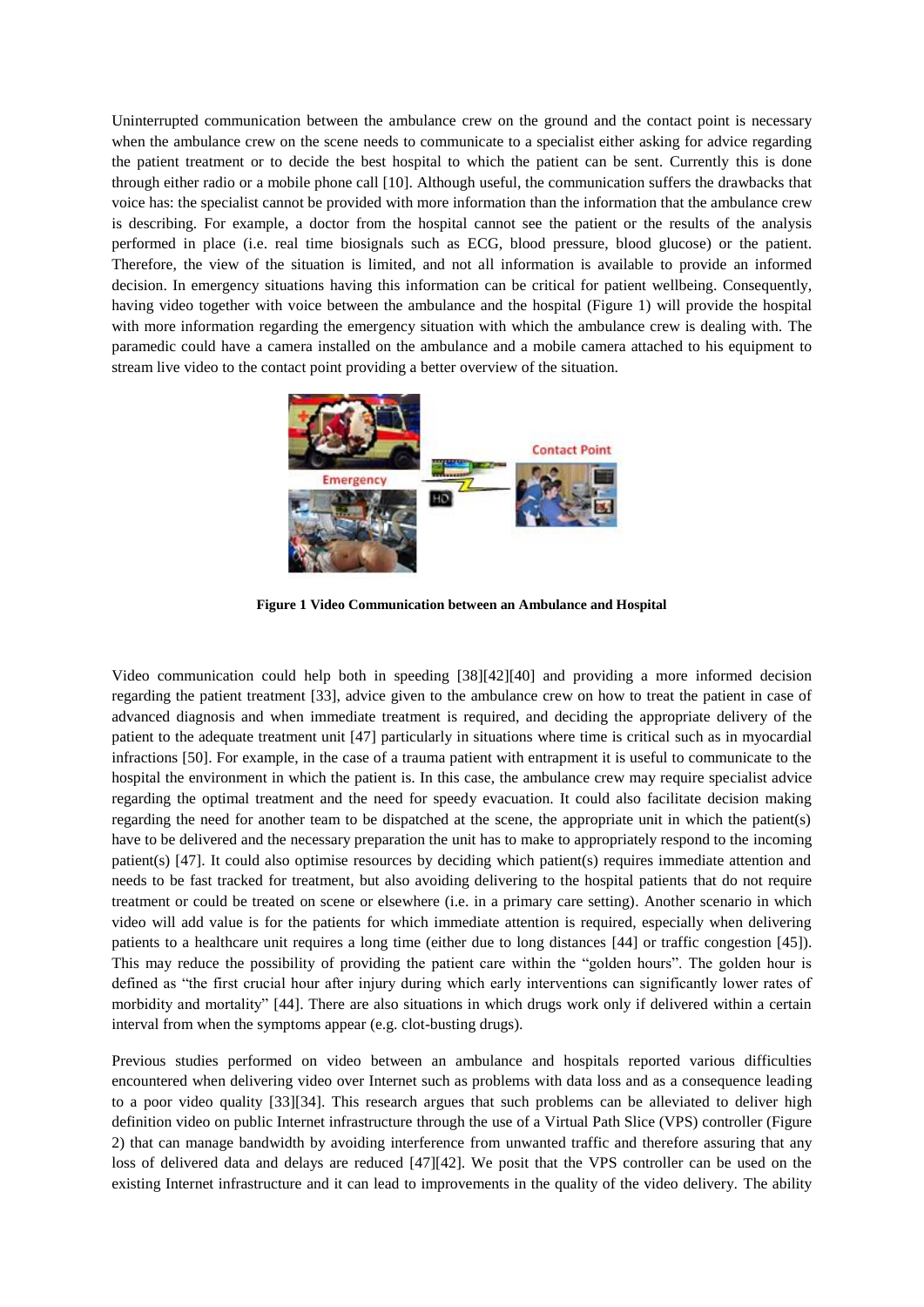to see a good quality video picture may be critical in these situations when the speed of decision making is of paramount importance for patient health being.



**Figure 2 Video Platform with the Use of VPS Controller [\[42\]](#page-9-16)**

While it is not our intension to discuss the technical characteristics and functions of the VPS controller in this paper, essentially it is an application that allows network bandwidth to be controlled in a way where a virtual path is created on the public Internet to allow traffic (data, voice and video) to flow freely without losing quality. This enables by ensuring that the signals are not interrupted by other external Internet traffic when connection between two points of contact are established. In this respect, the VPS controller allows the creation of a path that is similar to a virtual private network to guarantee transmission of high quality live video images between two points of contact. As such, the VPS controller will allow the transmission of high definition video from an ambulance crew at a scene of an emergency to a base hospital emergency room where doctors can monitor and direct appropriate action.

#### **A Framework for the Evaluating Usage of High Definition Video in Emergency Services**

Provisioning of high definition video communication in emergency services over the current existing network infrastructure requires technical changes, but could result in existing service delivery procedures and related outcome being improved. Nonetheless, this requires careful consideration of the technical, application, process and user level criteria and how they are enhanced compared to existing methods of service delivery. However, due to the innovative nature of using high definition video conferencing, there does not exist an established way of evaluating the use of high definition video in emergency context. Therefore, we draw from previous literature in order to propose a set of evaluation criteria for high definition video communication between the ambulance paramedics and hospital. The evaluation of such applications has to take into account the following dimensions: technical, user, application, and process requirements (Figure 3). For each dimension, the evaluation criteria are identified.



**Figure 3 Framework for Evaluating Video Services in Emergency Scenario**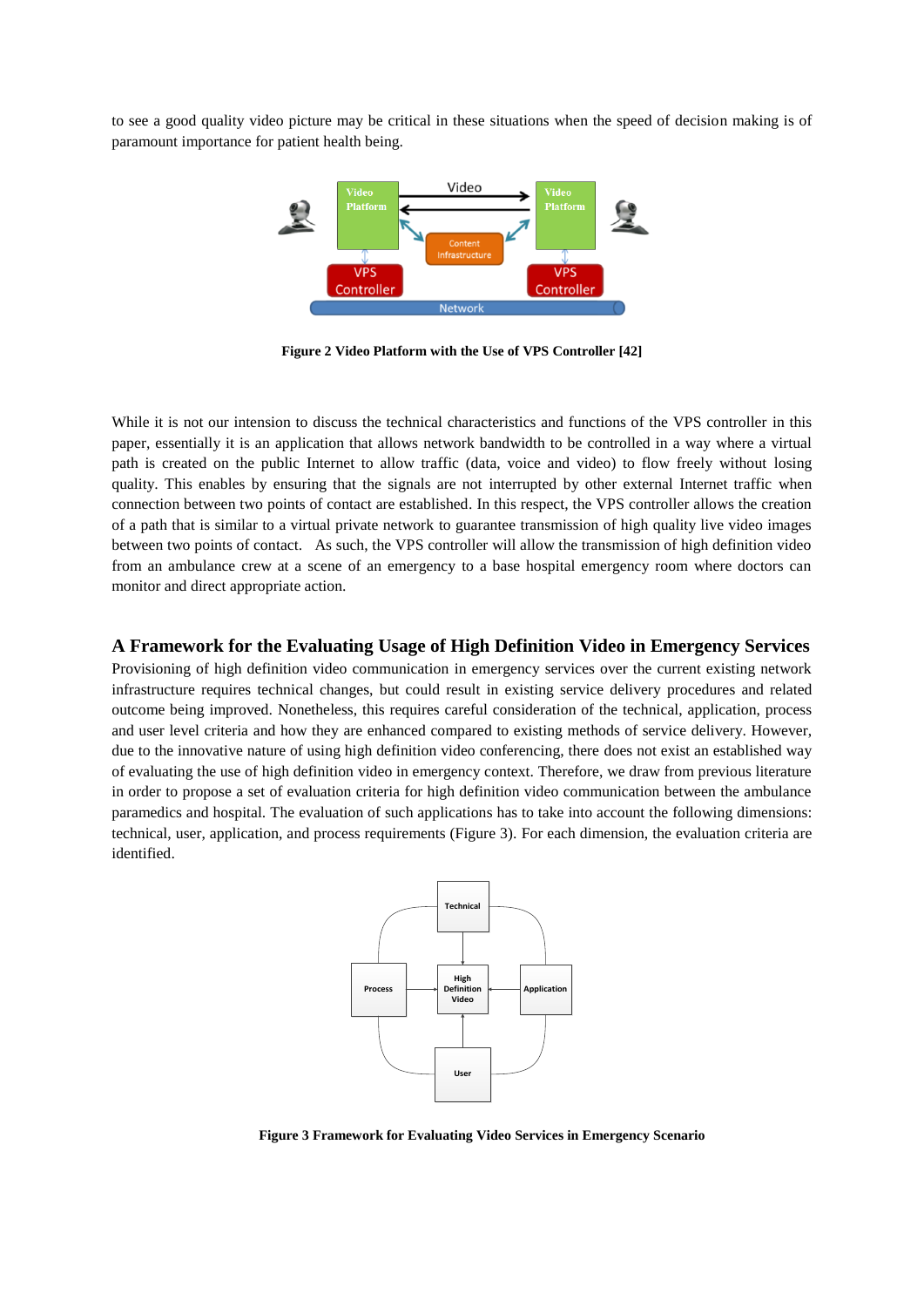**Technical Requirements**: are related mostly to network parameter requirements for ensuring good connectivity, scalability and flexibility, fault tolerance and reliability, and security and privacy (Table 1). Provisioning a good connectivity is imperative if uninterrupted, high definition video is to be transmitted between two points, such as an ambulance and a hospital; and its importance has been stated in previous other pilots studies of using video in emergency situations [\[33\]\[34\]](#page-9-0)[\[44\]\[45\].](#page-10-2) Due to the number of patients using NHS serves, and any other public emergency service, scalability and flexibility is an important parameter to be considered. The importance of having a fault tolerant and reliable system has been probably best highlighted during the usage of London Ambulance Service's Computer Aided Dispatch System, whose failure has led to ambulances coming too late and newspapers claiming that 20-30 people have lost their life as a result [\[43\].](#page-10-6) In addition, security of information and privacy are elements that have been highlighted by both clinicians and patients during the NPfIT programme [\[9\].](#page-8-8)

### **Table 1 Technical Requirements**

| <b>Issues</b>                   | <b>Description</b>                                                                                                                                              |
|---------------------------------|-----------------------------------------------------------------------------------------------------------------------------------------------------------------|
| Connectivity                    | Connection between the paramedic and hospital should be fast and error<br>free and should provide a seamless end to end high definition video<br>communication. |
| Scalability and flexibility     | Connection between the paramedic and hospital should support multiple<br>concurrent connections.                                                                |
| Fault tolerance and reliability | The video service platform should successfully recover from an error and<br>be available to the user and perform the correct operations.                        |
| Security and Privacy            | Video images and data should be securely transmitted over fixed and<br>wireless networks.                                                                       |

**User Requirements:** are related to the actual utilisation of the video communication by the involved users and the respective level of User Experience (Table 2). The evaluation criteria are built around:

- Usability/Ease of Use: the service shall be easy to use by different medical staff (i.e. emergency doctor, nurse) [\[9\].](#page-8-8)
- Satisfaction: favourableness with respect to the system and the mechanics of interaction.
- Reliability: reflects the user point of view regarding reliability aspects of the video provision.

## **Table 2 User Requirements**

| <b>Issues</b>         | <b>Description</b>                                                                                                                                               |
|-----------------------|------------------------------------------------------------------------------------------------------------------------------------------------------------------|
| Usability/Ease of Use | The video service platform should be easy to use by both the ambulance<br>crew and the contact point.                                                            |
| <b>Satisfaction</b>   | The user (i.e. paramedic, nurse, and specialist) should have a good overall<br>opinion of the system.                                                            |
| Reliability           | The video service platform or system should always and consistently show<br>high definition and uninterrupted images and data for the given use case<br>context. |

**Application Requirements:** are related to the requirements the application has, such as variability of the device, support for codecs, performance and hardware resources necessary for running the application (Table 3).

### **Table 3 Application Requirements**

| --<br>Issues<br>$-100 - 100 = 100$ | ion<br>---<br>. |
|------------------------------------|-----------------|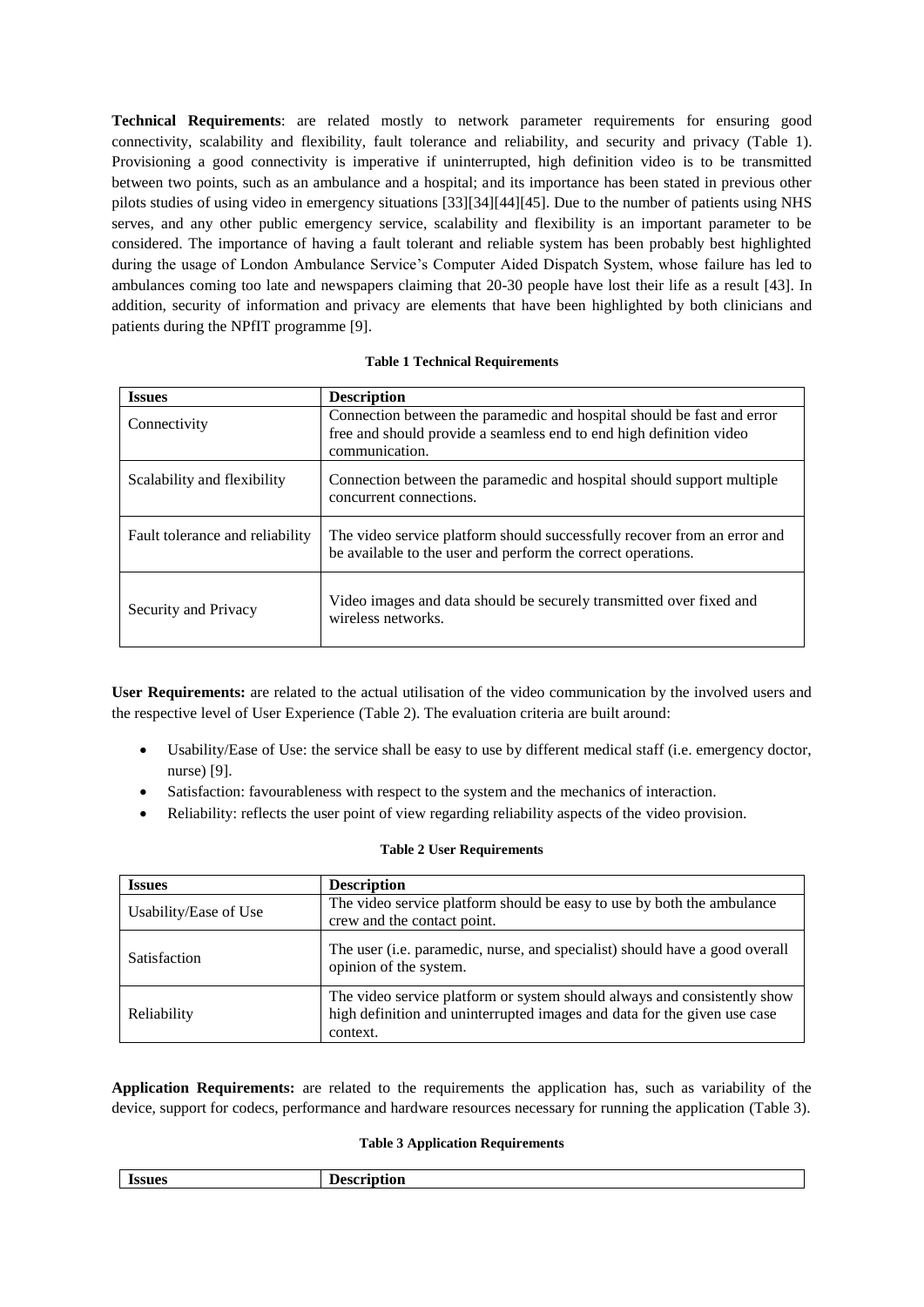| Variability of the device | The video service platform should be easily accessible from different<br>devices (i.e. P.C., mobile phone). |
|---------------------------|-------------------------------------------------------------------------------------------------------------|
| Support for codecs        | The platform should support different video codecs.                                                         |
| Hardware resources        | The platform should not require extensive resource usage.                                                   |

**Process Requirements:** are related to the end-to-end process tailored to the various video provision scenarios. There are several evaluation criteria that can be taken into account at this stage such as: diagnostic time, survival rate, number of days spends by the patient in the hospital, duration time to reach the appropriate hospital. These could be compared with the same results obtained for the communication done by placing a call instead of using video, but also through the usage of the video system without provisioning for a high definition video.

#### **Table 4 Process Requirements**

| <b>Issues</b>                                           | <b>Description</b>                                                                                                                                                                             |
|---------------------------------------------------------|------------------------------------------------------------------------------------------------------------------------------------------------------------------------------------------------|
| Diagnostic time                                         | The usage of video communication between the ambulance and contact<br>point (i.e. hospital) should reduce the diagnostic time, compared with the<br>results obtained when a called was placed. |
| Survival rate                                           | The usage of video communication between the ambulance and contact<br>point (i.e. hospital) should improve survival rate compared with the results<br>obtained when a called was placed.       |
| Number of days spends by<br>the patient in the hospital | The usage of video communication between the ambulance and contact<br>point (i.e. hospital) should reduce the average number of days the patients<br>spend in the hospital.                    |
| Travelling time                                         | The usage of video communication between the ambulance and contact<br>point (i.e. hospital) should reduce the time needed for the patient to reach<br>the hospital.                            |

## **Discussion**

As we highlighted in the previous section, facilitating high definition video between the ambulance and a contact point may be of paramount importance in patient care in emergency situations. However, as it is usually the case in e-Health the advantages gained by using ICT in healthcare leads to many intangible benefits [\[48\].](#page-10-7) It is difficult to put a price on the improved communication between the ambulance and the contact point (e.g. specialist doctor) and the consequences it has on a patient's wellbeing. It has been shown that in certain situations (e.g. myocardial infarction) rapid transfer of the patients to the appropriate hospital leads not only to economic savings but also improvements in patient safety by avoiding further complications [\[49\].](#page-10-1) Moreover, delivering preliminary information to the hospital in emergency situations has been shown to reduce treatment delays in the case of patients with acute ST-elevation myocardial infraction [\[50\].](#page-10-4) Being able to transmit ECGs to a specialist to remotely interpret them leads also to a faster treatment time for the patients [\[38\]](#page-9-15) [\[40\]\[42\].](#page-9-13) We posit that the advantages gained by the video communication (i.e. more informed decision making leading to an increase in diagnostic accuracy [\[33\],](#page-9-0) proper management of the patients and medical staff) will improve the quality of the patient treatment that will ensure faster patient recovery, earlier detection of the health problem, lowering of the complications, prevent unnecessary losses of life, prevent and minimise trauma in emergency and accident cases. These results would also lead to savings in tax payers' money as they will reduce the treatment time hence the time spent in the hospital and the cost of medication. In addition, medical resources will be more effectively used (for example by avoiding an unnecessary trip to deliver the patient to a hospital that does not have at the moment resources that the patient requires for the treatment) and it will also prevent cases of litigation due to miss-diagnosis.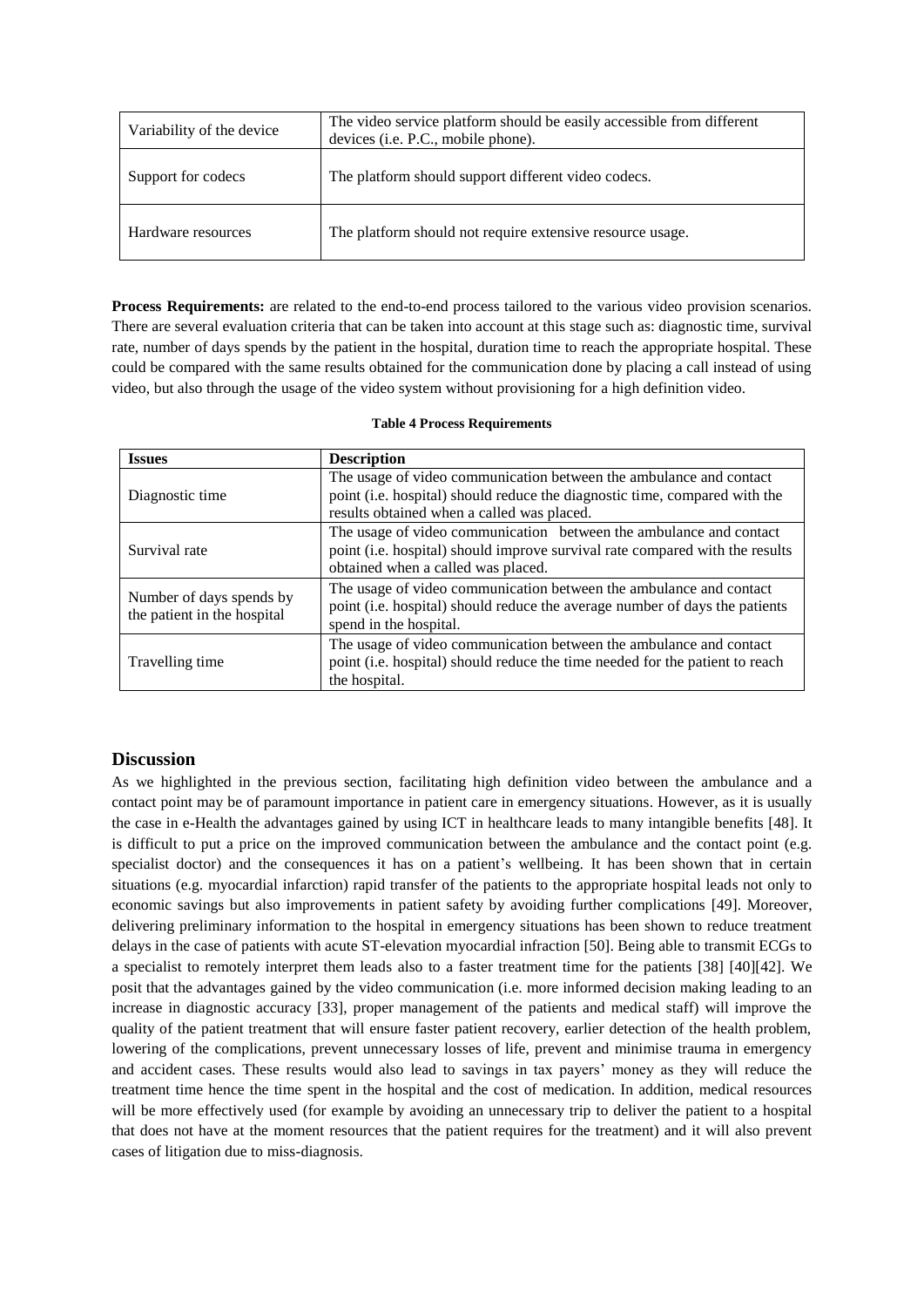It is also important to recognize that although both the improvement in quality of healthcare and cost reductions is possible, there are also negative cost consequences and risks associated. The costs will include the cost of equipment necessary for video communication. However, as the provisioning of the high definition video communication is done on existing Internet infrastructure, the only cost will be the deployment of a VPS controller and the cost for video transmissions. Yet, there also several risk factors associated with the proposition to use video in emergency healthcare, these include: technical network failures, as well as clinicians and patient concerns regarding "ease of use, data integrity, confidentiality and patient safety" [\[9\].](#page-8-8) Technical problems due to network failures can lead to unavailability of the video communication or poor video connectivity and problems with the system design (i.e. the equipment being hard to manipulate hence leading to delays in using it). These risks can be mitigated by allowing video communication to be offered as a complementary service, while relying on voice communication if problems occur. Also, intensive testing before system deployment should be done to identify and solve the problems in network connectivity and usability of the equipment, to avoid frustration of the adopters and reticence in the later users, as it was the case of services offered in the NPfIT programme [\[1\].](#page-8-0) This research also provides a step forward in addressing these problems through the use of a VPS controller that should alleviate some of the technical problems the current Internet infrastructure has. Problems with data integrity and confidentiality can be mitigated by using an encrypted connection or NHS ICT network that is a private network designed to ensure confidentiality [\[51\].](#page-10-8) As the video communication between the ambulance and contact point is only streamed and no recording is made, no action will be required regarding data storage. Moreover, usage of video in this scenario does not pose any danger to patient safety.

Another important risk to consider is that the introduction of this new technology may not be accepted by the stakeholders (e.g. doctors, hospital administration). This risk can be mitigated by involving the stakeholders in the early stages of decision making and assessing the short and long-term factors that would make this service successful, but also by learning from challenges that previous e-Health projects encountered.

From an ethical perspective, since the video communication system is an add-on approach to the currently existing setting and modalities of communication between the provider of the health/medical service, from one side, and the recipient, from the other, and there is no active treatment by drugs or other new medical/clinical treatments involved, ethical issues, or such that could not be addressed as inherent, do not exist. Other ethical issues such as involving patients during the evaluation of the service should be properly addressed to oversee and safeguard adherence to existing ethical standards for medical/clinical research or IT research in a medical/clinical environment.

## **Conclusion**

e-Health is aimed at improving the efficiency, effectiveness, and transparency of health services. Despite the advances reached in previous years and improvements in the Internet infrastructure, communication between the ambulance services and hospitals in the UK is still done through voice (either radio or mobile) call. This article has presented how the ambulance service could be improved by providing high definition video between the ambulance crew and the hospital staff (i.e. emergency doctor, specialist). We presented the benefits associated with using such a system and we posit that it would improve the quality of healthcare by reducing its costs and improving decision making. This paper also discussed the risks associated with the adoption of a video based system in emergency care. A set of criteria for evaluating the usage of high definition video in emergency services was also presented outlining technical, user, application and process related issues. These evaluation criteria can be used as a guideline in implementing and evaluating video in emergency services. The discussions offered and arguments presented in this paper are based on a research project that is currently being undertaken by the authors as part of a consortium that is funded by the European Commission. This project is funded under the ICT PSP program of the EC and is entitled LiveCity. The project commenced in May 2012 and is currently developing the infrastructure for testing the use of Live Video in Emergency Scenarios as propositioned in the paper. The actual pilot implementations are planned in Spring/Summer 2013 and future research will explore, evaluate and report the use of high definition video communication both through real case scenarios. From a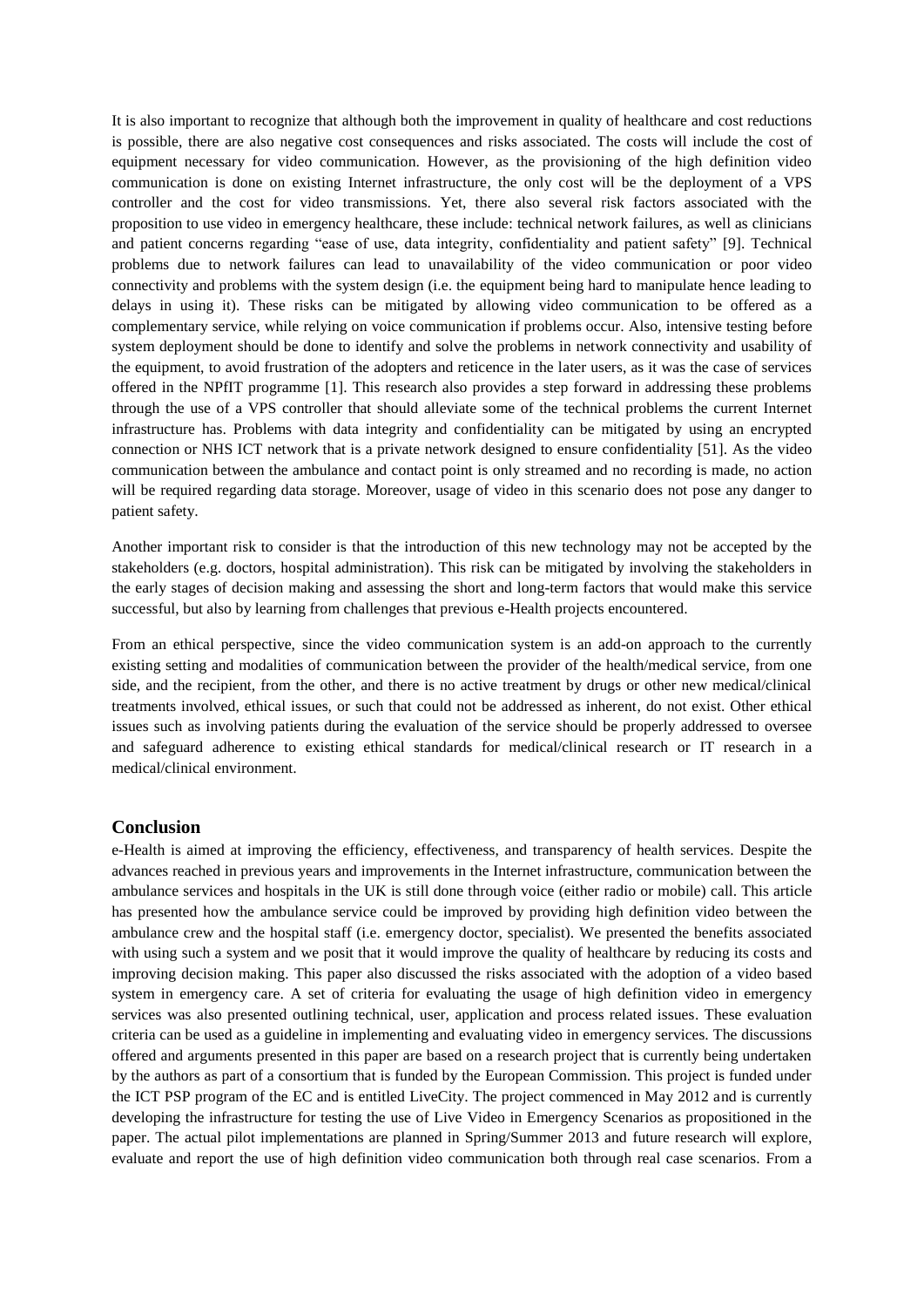practical perspective this paper offers policy makers a method of improving emergency services and a theoretical framework to evaluate the impact of high definition video usage in emergency services.

#### **Acknowledgements**

The authors wish to acknowledge the contributions made to this article by the [LiveCity consortium of partners](http://ec.europa.eu/information_society/apps/projects/factsheet/index.cfm?project_ref=297291) and the European commission.

### **References**

- <span id="page-8-0"></span>[1] Granger R. The NPfIT in the NHS in England, [Internet] 2004. [cited 2013 Jan. 15]; Available from: [www.connectingforhealth.nhs.uk.](http://www.connectingforhealth.nhs.uk/)
- <span id="page-8-1"></span>[2] Mohan J. Planning, Markets and Hospitals 2002, London: Routledge.
- <span id="page-8-2"></span>[3] Currie WL, Guah MW. Conflicting institutional logics: a national programme for IT in the organisational field of healthcare. Journal of Information Technology 2007;22(3):235-247.
- <span id="page-8-3"></span>[4] Pollock A. NHS plc: The Privatisation of our Healthcare 2005, London: Verso.
- <span id="page-8-4"></span>[5] Pinto R, Baracsi M. Creating an environment for innovative start-ups in healthcare. Health Policy and Technology 2012;1(4):187-192.
- <span id="page-8-5"></span>[6] National Audit Office. The National Programme for IT in the NHS 2004 16 June, London: The Stationary Office.
- <span id="page-8-6"></span>[7] Brennan S. The NHS IT Project 2005, Radcliffe Publishing Ltd, Oxon.
- <span id="page-8-7"></span>[8] Robinson PG. Modelling the dental workforce supply in England [PhD thesis]. University of Sheffield; 2011.
- <span id="page-8-8"></span>[9] Currie WL. TEMPEST: An integrative model for health technology assessment. Health Policy and Technology 2012;1(1):35-49.
- <span id="page-8-9"></span>[10]Patton GG, Thakore S. Reducing inappropriate emergency department attendances—a review of ambulance service attendances at a regional teaching hospital in Scotland. Emergency Medicine Journal*.* 2012. Available from:<http://emj.bmj.com/content/early/2012/07/15/emermed-2012-201116.abstract>
- <span id="page-8-12"></span>[11]World Health Organisation. [Internet] Available from:<http://www.who.int/topics/ehealth/en/>
- <span id="page-8-13"></span>[12]Together for health: a strategic approach for EU 2008-2013 [Internet] 2008. [cited 2013 Jan. 3]; Commission health strategy (2008-2013) COM (2007) 630 final. Available from: [http://ec.europa.eu/health/ph\\_overview/Documents/strategy\\_wp\\_en.pdf](http://ec.europa.eu/health/ph_overview/Documents/strategy_wp_en.pdf)
- <span id="page-8-10"></span>[13]Charles BL. Telemedicine can lower costs and improve access. Healthcare Financial Management 2000;54(4): 66.
- [14]Porter ME, Teisberg EO. Redefining health care: creating value-based competition on results. USA: Harvard Business School Press; 2006.
- <span id="page-8-11"></span>[15]Stefanou C, Revanoglou A. ERP integration in a healthcare environment: A case study. Journal of Enterprise Information Management 2006;19(1):115–130.
- [16]Trimmer K, Pumphrey DL. Wiggins CERP implementation in rural healthcare. Journal of Management in Medicine 2002;16(2–3):113–132.
- [17]Martin-Moreno JM, Anttila A, von Karsa L, Alfonso-Sanchez JL, Gorgojo L. Cancer screening and health system resilience: Keys to protecting and bolstering preventive services during a financial crisis. European Journal of Cancer 2012;48(14):2212–2218
- <span id="page-8-14"></span>[18]Currie WL. Evaluating the governance structure for public sector IT: The UK National Programme in the Health Service. Evaluating Information Systems 2012;p.199-217.
- [19]Lafky D, Tulu B, Horan T. Information systems and Health Care X: A user driven approach to personal health records. Comm. of the Association for IS 2006;17:1028-1041.
- <span id="page-8-15"></span>[20] Menachemi N, Burke DE, Ayers DJ. Factors affecting the adoption of telemedicine—A multiple adopter perspective. Journal of Medical Systems 2004;28(6):617-632.
- <span id="page-8-16"></span>[21]Mantzana V, Themistocleous M, Morabito V, Soulioutis K. Evaluating actors and factors associated with healthcare information systems. Evaluating Information Systems 2008;p.179-198.
- <span id="page-8-17"></span>[22]Lenz R, Kuhn KA. Towards a continuous evolution and adaptation of information systems in healthcare. International Journal of Medical Informatics 2004;73(1):75-90.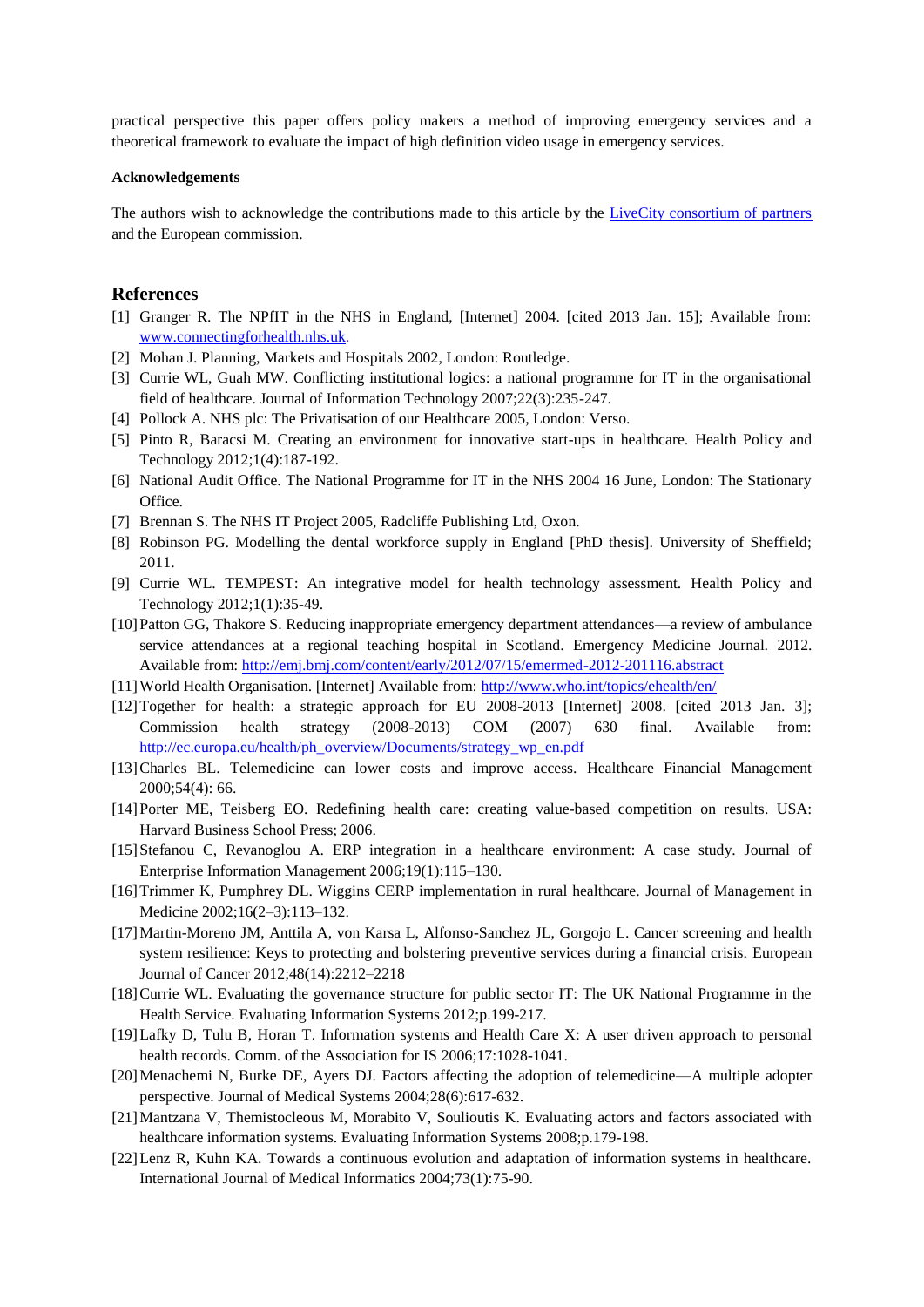- <span id="page-9-1"></span>[23]NPfIT Review. Major Projects Authority Program Assessment Review Of The National Program For IT. Cabinet Office [Internet] 2011. [cited 2013 Jan. 3]; Available from: <http://www.cabinetoffice.gov.uk/sites/default/files/resources/mpa-review-nhs-it.pdf>
- <span id="page-9-2"></span>[24]Currie WL. Institutional isomorphism and change: the national programme for IT–10 years on. Journal of Information Technology 2012; 27(3):236-248.
- <span id="page-9-3"></span>[25]Takian A, Cornford T. NHS information: Revolution or evolution?. Health Policy and Technology 2012;1(4): 193-198.
- <span id="page-9-4"></span>[26]Haughom JL. Implementation of an electronic health record. BMJ 2011;p.343
- [27] Cresswell K, Aziz S. The NHS Care Record Service (NHS CRS): recommendations from the literature on successful implementation and adoption. Informatics in primary care 2009;17(3):153-160.
- <span id="page-9-5"></span>[28]Atherton H, Azeem M. An information revolution: time for the NHS to step up to the challenge. JRSM 104.6 2011: 228-230.
- <span id="page-9-6"></span>[29]Liberating the NHS: an information revolution. A summary of consultation responses. London: Department of Health [Internet] 2011. [cited 2013 Jan. 3]; Available from: [http://www.dh.gov.uk/prod\\_consum\\_dh/groups/dh\\_digitalassets/documents/digitalasset/dh\\_129580.pdf](http://www.dh.gov.uk/prod_consum_dh/groups/dh_digitalassets/documents/digitalasset/dh_129580.pdf)
- <span id="page-9-7"></span>[30] Westrup C. What 's in Information Technology. Asian Institute of Technology, Bangkok; 1998.
- [31] Heeks R, Mundy D, Salazar A. Why Health Care Information Systems Succeed or Fail. Institute for Development Policy and Management [Internet] 1999. [cited 2013 Jan. 3]; Available from: [http://www.man.a](http://www.man/)c.uk/idpm/idpm\_dp.htm#isps\_wp.
- <span id="page-9-8"></span>[32] Sutherland J, Willem J. Enterprise application integration and complex adaptive systems. Communications of the ACM 2002; 45(10):59–64.
- <span id="page-9-0"></span>[33]Bergrath S, Rörtgen D, Rossaint R, Beckers SK, Fischermann H, Brokmann JC, *et al.* Technical and organisational feasibility of a multifunctional telemedicine system in an emergency medical service–an observational study. Journal of Telemedicine and Telecare 2011;17(7): 371-377.
- [34]Cheon G, Shin IH, Jung, MY, Kim, HC. Implementation of a real-time multi-channel gateway server in ubiquitous integrated biotelemetry system for emergency care (UIBSEC). In Proceedings of the IEEE Annual International Conference of the Engineering in Medicine and Biology Society; 2009;p.207-5210.
- <span id="page-9-9"></span>[35]Lichtner V, Petrakaki D, Hibberd R, Venters W, Cornford T, Barber N. Mapping stakeholders for system evaluation—the case of the Electronic Prescription Service in England. In: Safran C, Reti S, Marin H, editors. Medinfo 2010—Proceedings of the 13th World Congress on Medical Informatics, Cape Town, South Africa: IOS Press; 2010;p.1221–25.
- <span id="page-9-10"></span>[36]Coiera E. Why system inertia makes health reform so difficult. BMJ 2011:p.342.
- <span id="page-9-11"></span>[37] Adams GL. *et al.* Effectiveness of prehospital wireless transmission of electrocardiograms to a cardiologist via hand-held device for patients with acute myocardial infarction (from the Timely Intervention in Myocardial Emergency, NorthEast Experience [TIME-NE]). The American journal of cardiology 2006;98(9):1160-1164.
- <span id="page-9-15"></span>[38] Sejersten M. *et al.* Effect on treatment delay of prehospital teletransmission of 12-lead electrocardiogram to a cardiologist for immediate triage and direct referral of patients with ST-segment elevation acute myocardial infarction to primary percutaneous coronary intervention. American Journal of Cardiology 101.7 (2008): 941-946.
- <span id="page-9-12"></span>[39]Ting H.H. *et al.* Implementation and integration of prehospital ECGs into systems of care for acute coronary syndrome A scientific statement from the American Heart Association Interdisciplinary Council on quality of care and outcomes research, emergency cardiovascular care committee, council on cardiovascular nursing, and council on clinical cardiology. Circulation 2008;118(10):1066-1079.
- <span id="page-9-13"></span>[40]Terkelsen C.J. *et al.* Telemedicine used for remote prehospital diagnosing in patients suspected of acute myocardial infarction. Journal of internal medicine 2002;252(5):412-420.
- <span id="page-9-14"></span>[41]Kwak MJ. *et al.* Real-time medical control using a wireless audio-video transmission device in a prehospital emergency service in Korea. Journal of Telemedicine and Telecare 2009;15(8):404-408.
- <span id="page-9-16"></span>[42]Chochliouros I.P. Description and thematic context of the LiveCity project. Conference of Telecommunication, Media and Internet Techno-Economics. Workshop on Network Operators View on Future Networks Landscape: Will it be Cloudy with a Chance of Data Rain? [Internet] 2012. [cited 2013